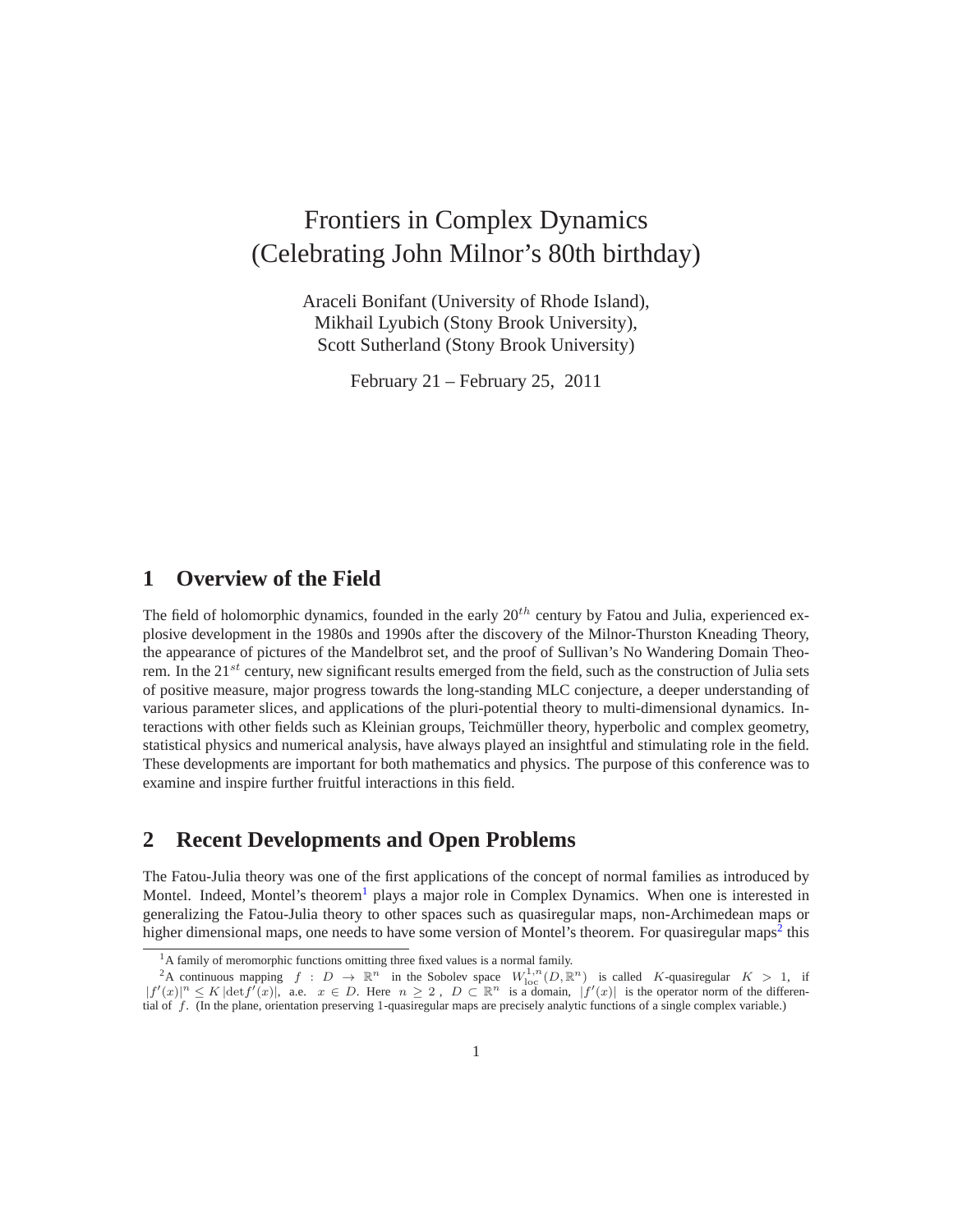was done by Miniowitz in [\[50\]](#page-9-0). An analog to Montel's theorem in higher complex dimensions was given by Fornæss and Sibony in [\[24\]](#page-8-0) using the Kobayashi hyperbolicity of the complement of certain complex hypersurfaces in  $\mathbb{CP}^k$ . In his talk, Charles Favre presented a natural analog to Montel's theorem in a non-Archimedean context (see [\[23\]](#page-8-1)).

As mentioned before, after remaining dormant for a long period of time, the study of holomorphic dynamical systems experienced major developments in the 1980's and 1990's. A major breakthrough took place in 2005, when Xavier Buff and Arnaud Chéritat (see [[7\]](#page-7-0) and [\[8\]](#page-7-1)) proved the existence of Julia sets of positive measure.<sup>[3](#page-1-0)</sup> A crucial tool in this development was the theory of renormalization for irrationally indifferent fixed points of holomorphic functions. Irrationally indifferent fixed points are always a source of interesting and delicate phenomena in complex dynamics. When the rotation number is of sufficiently high type (i.e. the coefficients in the continued fraction are large), the first return map to a certain fundamental region defines another irrationally indifferent function, which is called the *near-parabolic renormalization*. This theory was developed by Hiroyuki Inou and Mitsuhiro Shishikura in [\[28\]](#page-8-2), and was presented at this conference by Shishikura.

The Classification theorem for Fatou components states that every periodic component  $U$  of the Fatou set of f is either an attracting basin, a parabolic basin, a Siegel disk (i.e., some iterate of f on U is analytically conjugate to an irrational rotation of the complex disc), or is a Herman ring (compare [\[63\]](#page-10-0)). In 200[4](#page-1-1), Carsten Petersen and Saeed Zakeri proved by means of trans-quasiconformal surgery<sup>4</sup> on an associated Blaschke product model, that for almost every  $0 < \theta < 1$  with  $\theta$  irrational, the quadratic map  $P_{\theta} =$  $e^{2\pi i\theta}z + z^2$  had a Siegel disk whose boundary is a Jordan curve passing through the critical point of  $P_\theta$ (see [\[55\]](#page-10-1)). In fact they extended the class of rotation numbers for which such a surgery is possible to a much larger class  $PZ$ . In his talk, Arnaud Chéritat described how Gaofei Zhang has proved that transquasiconformal surgery is also possible for the matings studied by Michael Yampolsky and Saeed Zakeri in [\[68\]](#page-10-2).

An interesting question related to parabolic cycles is whether or not the filled Julia set  $\mathcal{K}(f)$  associated to a polynomial map of degree f and its corresponding Julia set  $\mathcal{J}(f)$  could depend continuously on f. This question was addressed by Adrien Douady in 1994 (see [\[20\]](#page-8-3)), who proved that: *If*  $f_0$  *is a polynomial map without parabolic cycles, then*  $f \mapsto \mathcal{K}(f)$  *is continuous at*  $f_0$ . Remaining open was the question of the possible limits of the filled Julia set  $\mathcal{K}(f(z))$  as f approaches a polynomial map with a parabolic cycle. In his talk, John Hubbard discussed the limit of the filled Julia set  $\mathcal{K}(f_c)$  in the Hausdorff metric when  $f_c(z) = z^2 + c$  as c approaches a parabolic value. To do this he used parabolic blow-ups and a projective limit.

Another important question related to parabolic points and to continuity is the one raised by John Milnor in  $[45]$  in which he conjecture that: *The parabolic Mandelbrot set*  $\mathcal{M}_1$  *is homeomorphic to the Mandelbrot set*  $\mathcal{M} = \mathcal{M}_0$ *. Moreover,*  $\mathcal{M}_\lambda$  *tends to*  $\mathcal{M}_1$  *in the Hausdorff topology when*  $\lambda \to 1$ *. This conjecture* was recently proved by Carsten Petersen and Pascal Roesch (see [\[53\]](#page-9-2)). To approach this conjecture they defined the notion of parabolic ray (the analog of external/internal rays in super-attracting basins) to construct parabolic puzzles which are similar to Yoccoz puzzles, but modified near the parabolic fixed point. The natural space to study these questions is the moduli space  $\mathcal{M} = \mathcal{R}at_2/PSL(2,\mathbb{C})$ , the set of all conjugacy classes of rational mappings of degree two, which John Milnor proved to be biholomorphic to  $\mathbb{C}^2$  (see [\[45\]](#page-9-1)).

Sarah Koch's talk made use of the moduli spaces for the 2-sphere with finitely many punctures. In her

<span id="page-1-0"></span><sup>&</sup>lt;sup>3</sup> Adrien Douady was very interested in this problem even before 1998 when he assigned it to Chéritat as a PhD problem.

<span id="page-1-1"></span><sup>&</sup>lt;sup>4</sup>Trans-quasiconformal surgery is a surgery where the invariant Beltrami form  $\mu$   $d\overline{z}/dz$  used in the surgery is a David-Beltrami form. A Beltrami form  $\mu \frac{d\overline{z}}{dz}$  form in a domain U is called a David-Beltrami form if there are positive constants  $C, \alpha, \epsilon_0$  such that  $\text{area}\{z \in U : |\mu|(z) > 1 - \epsilon\} \leq Ce^{-\alpha/\epsilon}$  for all  $\epsilon < \epsilon_0$ .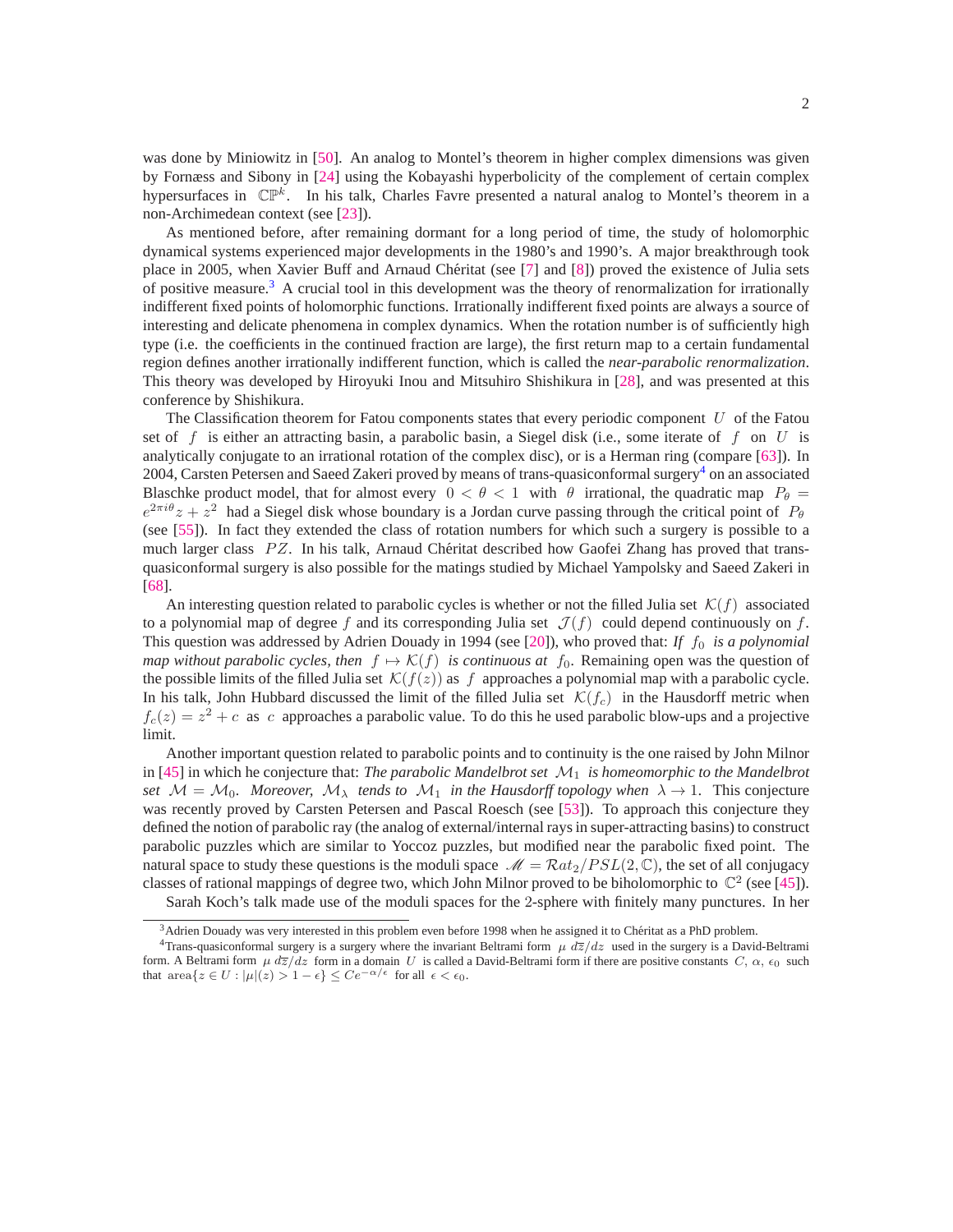talk, she studied the self-map g of the moduli space  $\mathcal{M}_{\mathcal{P}}$  corresponding to a Thurston map<sup>[5](#page-2-0)</sup> and constructed a "natural" compactification of the moduli space  $\mathcal{M}_{\mathcal{P}}$  for which the map g is algebraically stable<sup>[6](#page-2-1)</sup>.

Also related to Thurston maps was the talk of Daniel Meyer, in which he considered Thurston maps that are expanding in a suitable sense. He showed that for these kind of maps, a suitable iterate  $F = f^n$ is semiconjugate to  $z^d : S^1 \to S^1$ . That is, there is a Peano curve  $h : S^1 \to S^2$  (onto) such that  $F(h(z)) = h(z<sup>d</sup>)$ , where  $d = \deg F$ . This result is a generalization of a result of Milnor (see [\[46\]](#page-9-3)), and in the group case corresponds to a result by Cannon-Thurston (see [\[11\]](#page-7-2)).

Two postcritically finite maps  $f, g: S^2 \to S^2$  with postcritical sets  $P_f$  and  $P_g$  respectively, are called *Thurston equivalent* if and only if there exists homeomorphisms  $h_1$ ,  $h_2$  :  $S^2 \to S^2$  such that  $g \circ h_1 = h_2 \circ f$ ,  $|h_1|_{P_f} = h_2|_{P_f}$ , and  $h_1$  and  $h_2$  are homotopic relative to  $P_f$ . In [\[17\]](#page-7-3), Adrien Douady and John Hubbard studied the behavior of Thurston's pullback map at infinity without specifying any structure at the boundary of the Teichmüller space. The question of finding the notion of the boundary for the Teichmüller space that would be appropriate for the problem is very natural. Thurston answered this question in the case where the Teichmüller space is given by surface diffeomorphisms. In his talk, Nikita Selinger explained that the characterization of rational maps is more complicated than the charaterization of diffeomorphisms by proving that there exist postcritically finite branched covers such that Thurston's pullback map does not extend to the Thurston boundary of the Teichmüller space. He defined the extension to the augmented Teichmüller space, and characterized the dynamics of Thurston's pullback map near invariant strata on the boundary of the augmented Teichmüller space (see [[59\]](#page-10-3)).

Considering a family of deformation spaces arising functorially from first principles in Teichmüller theory, Adam Epstein presented in his talk a methodology for proving the smoothness and transversality of dynamically natural subspaces of the moduli space of degree  $d$  rational maps, for example, those with specified critical orbit relations, cycles of specified period and multiplier, parabolic cycles of specified degeneracy and index, Herman ring cycles of specified rotation number, or some combination thereof (see [\[22\]](#page-8-4)).

Curt McMullen's talk also touched on Teichmuller spaces. He divided his talk in two parts: The first ¨ part described how simple cycles of degree  $\geq 2$  play a central role in the combinatorics of the Mandelbrot set, the space of Blaschke products, Riemann surfaces, etc. (see [\[35\]](#page-8-5)). The second part dealt with the Weil-Petersson metric<sup>[7](#page-2-2)</sup> on Teichmüller spaces from the point of view of complex dynamics. By means of the thermodynamic formalism, he described very interesting results for the dimensions of the Julia sets, the moduli space of polynomials, and deformations of Blaschke products, among others (see [\[36\]](#page-9-4)).

Renormalization in the Teichmüller disc was discussed in John Smillie's talk, who gave a geometric interpretation of the renormalization algorithm, and of the continued fraction map that he and Corinna Ulcigrai introduced in [\[60\]](#page-10-4). This algorithm provides us with a characterization of symbolic sequences for linear flows in the regular octagon. This algorithm is seen seen as renormalization on the Teichmüller disc of the octagon, and it is related to Teichmüller geodesic flow (see  $[61]$  $[61]$ ). The connection made by Smillie and Ulcigrai is analogous to the classical relation between Sturmian sequences,<sup>[8](#page-2-3)</sup> continued fractions and geodesic flow on the modular surface.

<span id="page-2-0"></span><sup>&</sup>lt;sup>5</sup>A Thurston map is a postcritically finite branched covering map  $f : (S^2, \mathcal{P}) \to (S^2, \mathcal{P})$  with finite postcritical set  $\mathcal{P}$ .

<span id="page-2-1"></span> $6$ Geometrically, a meromorphic self-map  $f$  from a compact complex manifold to itself is algebraically stable if no hypersurface is contracted to something of lower dimension which is contained in the indeterminacy set of  $f$ .

<span id="page-2-2"></span> $^7$ Let Teich $(S)$  denote the Teichmüller space of S hyperbolic Riemann surface, which consists of all equivalence classes  $[S, f, X]$ of marked Riemann surfaces  $(S, f, X)$ , where  $f : S \to X$  is a quasiconformal mapping. The Weil-Petersson norm  $|\varphi|_{\text{WP}}$  of  $\varphi(z) dz^2$  is defined by  $|\varphi|_{\text{WP}} = 1$  $\int_X \rho^{-2}(z)|\varphi(z)|^2 |dz|^2$  here  $\varphi(z)|dz|$  is the hyperbolic metric on X.

<span id="page-2-3"></span><sup>8</sup>Sturmian sequences were introduced in the 19th. century, then studied by Marston Morse and Gustav Hedlund (see [\[51\]](#page-9-5) and [\[52\]](#page-9-6)) in the 1930's. They showed that Sturmian sequences provide a symbolic coding of the orbit of a point on a circle with respect to a rotation by an irrational number.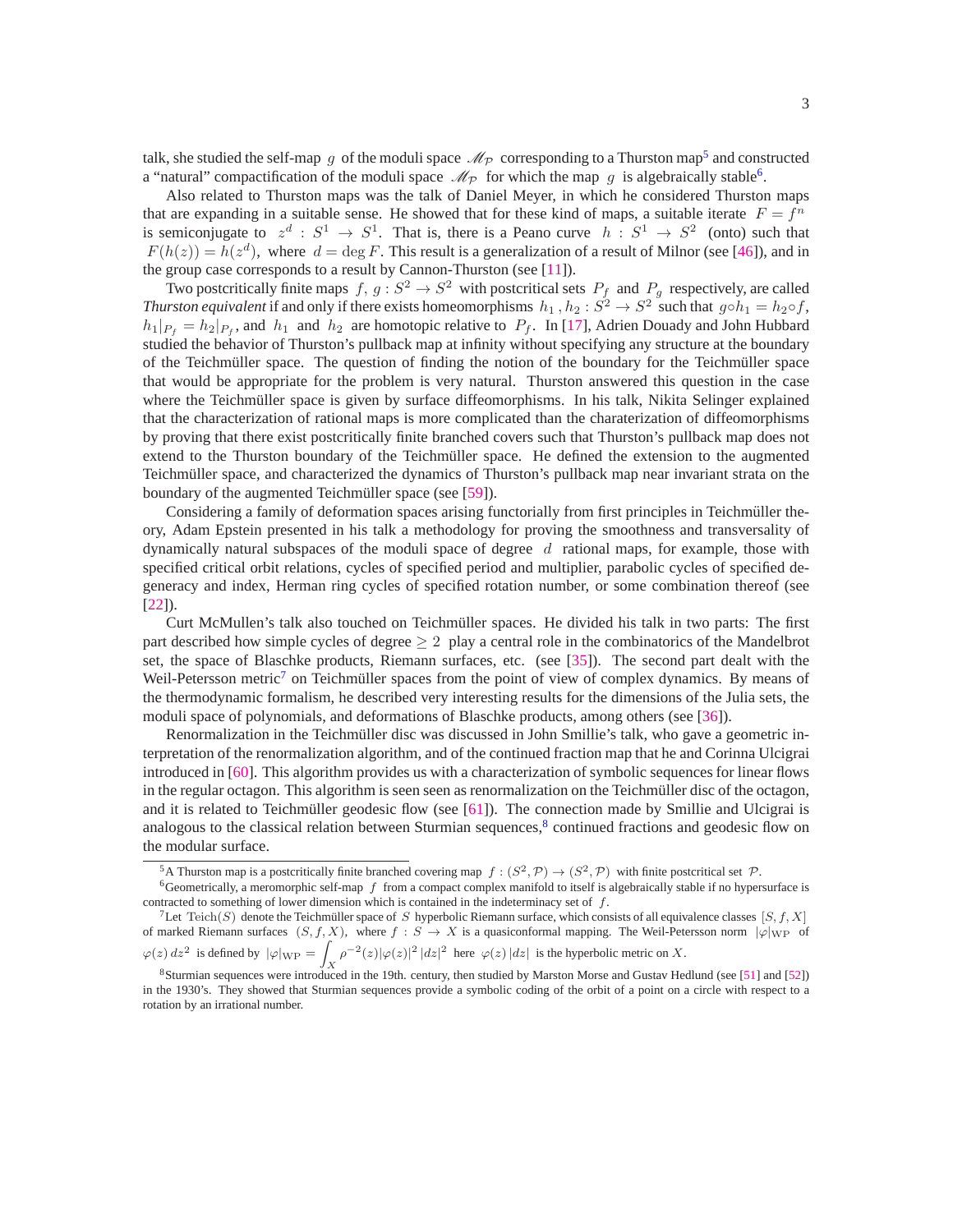Carsten Petersen started his talk by revisiting the notion of conformal barycenter of a measure on the n-dimensional sphere  $S<sup>n</sup>$ , as defined in 1986 by Adrian Douady and Clifford Earle (see [\[16\]](#page-7-4)). Douady and Earle used the conformal barycenter to define conformally natural extensions of self-homeomorphisms of  $S^n$ . The aim of Petersen's talk was to extend rational maps from the Riemann sphere  $\overline{C} \cong S^2$  to the (hyperbolic) 3-ball  $B^3$  and thus to  $S^3$  by reflection (see [\[54\]](#page-9-7)).

The study of the dynamics of cubic polynomials in C, was initiated by Bodil Branner in [\[3\]](#page-7-5) and it continued in a series of papers that she wrote jointly with John Hubbard (see [\[4\]](#page-7-6) and [\[5\]](#page-7-7)). Denote by  $S_n$ the parameter space for cubic polynomials with one marked (periodic) critical point a of period  $p \ge 1$ and another critical point free. It was proved by Milnor in [\[47\]](#page-9-8) that  $S_p$  is a smooth affine algebraic curve, who also conjectured in the same paper that  $S_p$  is always connected<sup>[9](#page-3-0)</sup>. The study of  $S_p$  has proven to be difficult due to the prescence of branch points. Trying to get some insight into the geometry of this curve, Hiroyuki Inou described in his talk how he is using "Stereo-Viewer" a program developed by Ushiki [\[65\]](#page-10-6), to visualize the bifurcation locus of  $S_p$  and its bifurcation measure  $\mu_{\text{bif}} = cT_+ \wedge T_-$ , where  $T_{\pm} = dd^c G_{\pm}$ and  $G_{\pm}(a, v) = \lim_{n \to \infty} \frac{1}{3^n} \log^+ \left[ F_{a, v}^{\circ n}(z) \right].$ 

The existence of partially defined semiconjugacies<sup>[10](#page-3-1)</sup> between rational functions acting on the Riemann sphere was established in Vladlen Timorin's talk. As an application of this result he considers the set  $\mathcal{R}_2$ , of Möbius conjugacy classes of quadratic rational functions with marked critical points. Following Mary Rees [\[58\]](#page-10-7) and Milnor [\[44\]](#page-9-9), he considers the slice  $Per_k(0) \subset \mathcal{R}_2$  defined by the condition that the second critical point is periodic of period k, and says that a critically finite rational function  $R \in Per_k(0)$  is of type C if the first critical point is eventually mapped to the second (periodic) critical point but does not belong to the cycle of the second critical point. In this way he obtains a partial semiconjugacy from a type  $C$  map in  $Per_k(0) \subset \mathcal{R}_2$  to almost any rational function with a period k critical orbit (see [\[66\]](#page-10-8)).

Fundamental examples in complex dynamics arise as algebraic self-maps of algebraic varieties. Arithmetic dynamics refers to the study of number theoretic phenomena arising in dynamical systems on algebraic varieties. The theory of  $p$ -adic (nonarchimedean) dynamics draws much of its inspiration from classical complex dynamics. As in complex dynamics, a fundamental question is to characterize orbits by their topological or metric properties. Recent progress in  $p$ -adic dynamics, especially in dimension one, has benefited from the introduction of Berkovich space into the subject. In his talk, Jan Kiwi established a correspondence between rescaling limits<sup>[11](#page-3-2)</sup> and some repelling periodic orbits in the Berkovich projective line<sup>[12](#page-3-3)</sup> over the field of Laurent series.

Complex dynamical objects such as Julia sets, limit sets of quasi-Fuchsian groups, and so on, provide a rich source of examples of quasicircles with Hausdorff dimension greater than one. Astala conjectured in [\[2\]](#page-7-8) that  $1 + k^2$  is the optimal bound on the dimension of K-quasicircles, where  $k = (K - 1)/(K + 1)$ . In 2009, Smirnov proved this conjecture (see [\[62\]](#page-10-9)). The question of sharpness is an open problem with important connections to extremal behavior of harmonic measure (see [\[56\]](#page-10-10)). In his talk Stanislav Smirnov, presented these themes explaining the intricate connections to the multifractal structure of harmonic measure which he is working on with Astala and Prause. In the case of conformal maps the multifractal analysis of harmonic measure provides a suitable framework for discussing the compression and expansion phenomena. He described how the multifractality of harmonic measure is reflected in the singularity of the welding.

<sup>&</sup>lt;sup>9</sup>It is known that this curve is connected for periods  $p \leq 5$ .

<span id="page-3-0"></span> $10$ These semiconjugacies are defined on the complements to at most one-dimensional sets, and are holomorphic in a certain sense.

<span id="page-3-2"></span><span id="page-3-1"></span> $11$ In the literature rescaling limits appear as a relevant tool to study parameter spaces of rational maps near "infinity".

<span id="page-3-3"></span><sup>&</sup>lt;sup>12</sup>The Berkovich affine line  $\mathbb{A}_{\text{Berk}}^1$  over K is a locally compact, Hausdorff, and path-connected topological space which contains K (with the topology induced by the given absolute value) as a dense subspace. The Berkovich projective line  $\mathbb{P}^1_{\text{Berk}}$  is obtained by adjoining to  $\mathbb{A}^1_{\text{Berk}}$  in a suitable manner a point at infinity; the resulting space  $\mathbb{P}^1_{\text{Berk}}$  is a compact, Hausdorff, and path-connected topological space which contains  $\mathbb{P}^1(K)$  (with its natural topology) as a dense subspace.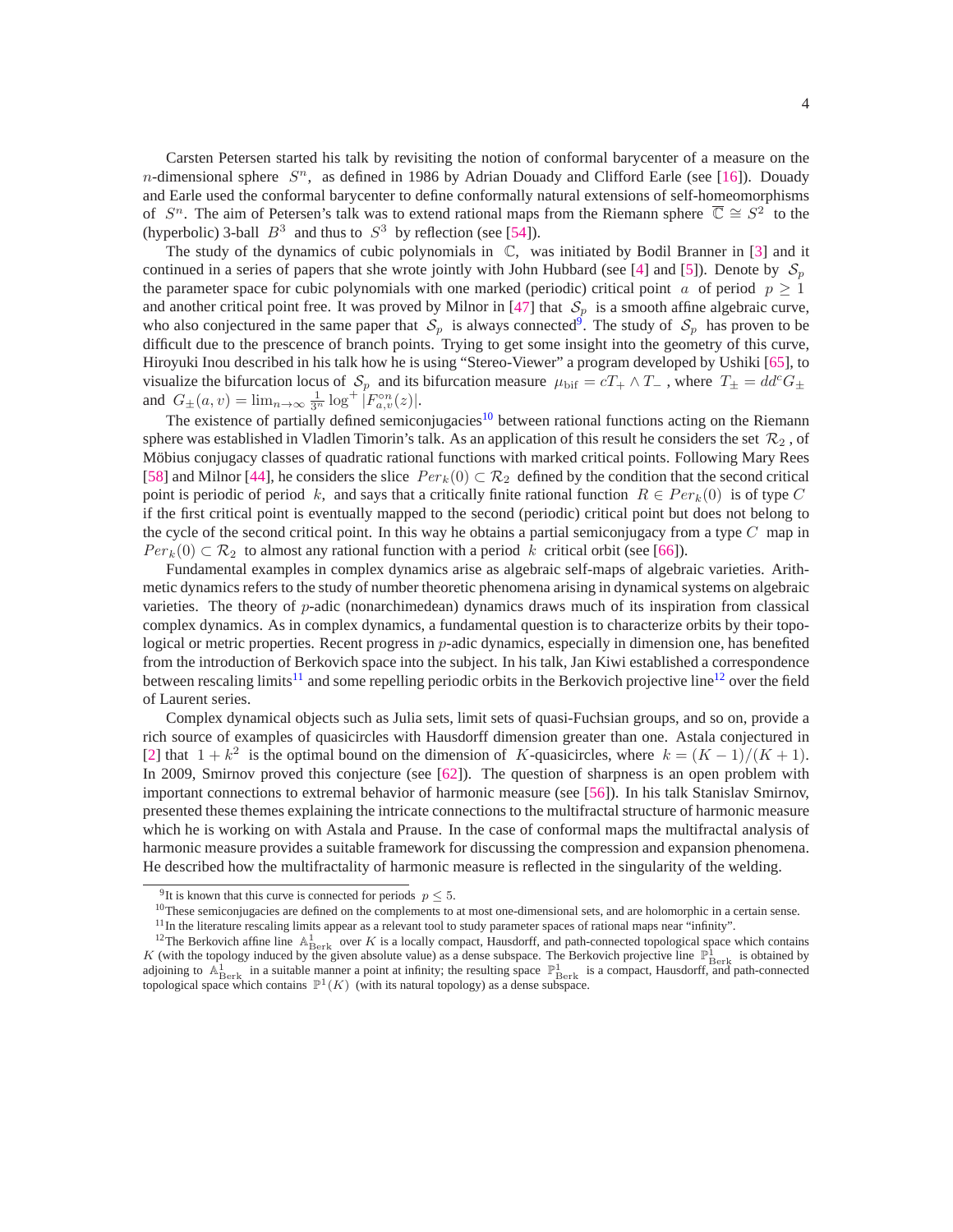Regarding topological entropy, John Milnor (see [\[43\]](#page-9-10)) posed the Monotonicity Conjecture: *Within a family of real multimodal polynomial interval maps, the set of parameters for which the topological entropy*[13](#page-4-0) *is constant is a connected set.* This conjecture was proved for quadratic maps by Milnor and William Thurston (see [\[48\]](#page-9-11)) and for cubic maps by Milnor and Charles Tresser, (see [\[49\]](#page-9-12) and also [\[18\]](#page-8-6)).<sup>[14](#page-4-1)</sup> In [\[6\]](#page-7-9), Henk Bruin and Sebastian van Strien proved the general case of this conjecture. In his talk, van Strien described the main ideas of his work with Bruin and possible extensions of it.

William Thurston in his lecture characterized the values of entropy that can occur for postcritically finite maps.<sup>[15](#page-4-2)</sup> In fact, a real number  $a > 1$  is the topological entropy of a critically finite map of an interval to itself if and only if  $e^a$  is a weakly Perron number.<sup>[16](#page-4-3)</sup> He proved the existence of a Mandelbrot-like containing all Galois conjugates of  $e^a$  for a critically finite quadratic map.

The study of dynamical systems is in many cases concerned with actions of  $\mathbb R$  or  $\mathbb Z$  on manifolds, i.e., with flows and diffeomorphisms. However it is possible to consider instead dynamical systems defined by actions of larger discrete or continuous groups. For infinite discrete groups, one possibility is *Zimmer's program* which seeks an understanding of actions of large groups on compact manifolds. Let G be an almost simple real Lie group. The *real rank*  $rk_{\mathbb{R}}(G)$  of G is the dimension of a maximal abelian subgroup A of G that acts by R-diagonalizable endomorphisms in the adjoint representation of G on its Lie algebra. Let Γ be a lattice in a simple Lie group G. Zimmer's conjecture states that *if* Γ *acts faithfully on a compact manifold* M *by diffeomorphisms, then* dim(M)  $\geq r k_{\mathbb{R}}(G)$ . Serge Cantat initiated the study of Zimmer's program in the holomorphic and Kählerian setting in [[12\]](#page-7-10) and [\[13\]](#page-7-11). In his talk, Cantat explained how he and Abdelghani Zeghib continue pursuing this program (see [\[14\]](#page-7-12)), providing a new line in Zimmer's program, and characterizing certain type of complex tori by a property of their automorphisms groups.

In 1991, Manfred Denker and Mariusz Urbanski established in [[19\]](#page-8-7) the thermodynamic formalism for holomorphic endomorphisms of the Riemann sphere  $\overline{C}$  and Hölder continuous potentials with suffciently small oscillation (i.e., for the class of Hölder continuous functions  $f$  for which the pressure is larger than  $\sup f$ .) The existence and uniqueness of equilibrium states was also proved there. The corresponding Perron-Frobenius operator was shown to be almost periodic, and the system exact with respect to the equilibrium measure (compare [\[57\]](#page-10-11)). A natural question that arises is regarding the existence and uniqueness of equilibria in higher dimensions, for example in complex projective spaces of an arbitrary dimension. In her talk, Anna Zdunik described her work with Mariusz Urbański (see [[64\]](#page-10-12)), in which they built the thermodynamic formalism for all holomorphic endomorphisms  $f : \mathbb{P}^k \to \mathbb{P}^k$  of all complex projective spaces of an arbitrary dimension  $k \geq 1$ , and also for all Hölder continuous potentials<sup>[17](#page-4-4)</sup>  $\phi : \mathcal{J} \to \mathbb{R}$ , with suffciently small value (depending only on the endomorphisms  $f : \mathbb{P}^k \to \mathbb{P}^k$ ) of their oscillation  $\text{sup}(\phi) - \text{inf}(\phi)$ . She also described her work with Michal Szostakiewicz and Urbański involving statistical properties of non-maximal measures introduced in [\[64\]](#page-10-12).

The nature of the leaves of a holomorphic foliation as abstract Riemann surfaces has received much attention. Alexey Glutsyuk [\[25\]](#page-8-8) and Alcides Lins-Neto [\[31\]](#page-8-9) have shown that on a generic foliation  $\mathscr F$  of degree d the leaves are covered by the unit disc in  $\mathbb C$ . (In this case one says that the foliation is hyperbolic.) More precisely, Lins-Neto has shown that this is the case when all singular points have non-degenerate linear part. In [\[10\]](#page-7-13), Alberto Candel and Xavier Gómez-Mont have shown that if all singularities are hyperbolic, the Poincaré metric on leaves is transversally continuous. In his talk Nessim Sibony described the sequel of

<sup>&</sup>lt;sup>13</sup>The topological entropy  $h(f)$  of a map from a compact topological space to itself,  $f: X \to X$ , is a numerical measure of the unpredictability of trajectories x,  $f(x)$ ,  $f^2(x)$ , ... of points under f.

<span id="page-4-0"></span><sup>&</sup>lt;sup>14</sup>All these results use complex methods, and a purely real proof is still unknown.

<span id="page-4-1"></span><sup>&</sup>lt;sup>15</sup>A differentiable map  $f$  of an interval to itself is postcritically finite or critically finite if the union of forward orbits of the critical points is finite.

<span id="page-4-2"></span><sup>&</sup>lt;sup>16</sup> A *weakly Perron number* is the root of an integer monic polynomial with no other roots of larger modulus.

<span id="page-4-4"></span><span id="page-4-3"></span><sup>&</sup>lt;sup>17</sup>As above  $\mathcal J$  denotes the Julia set of the map  $f: \mathbb{P}^k \to \mathbb{P}^k$ , i.e., the topological support of the measure of maximal entropy.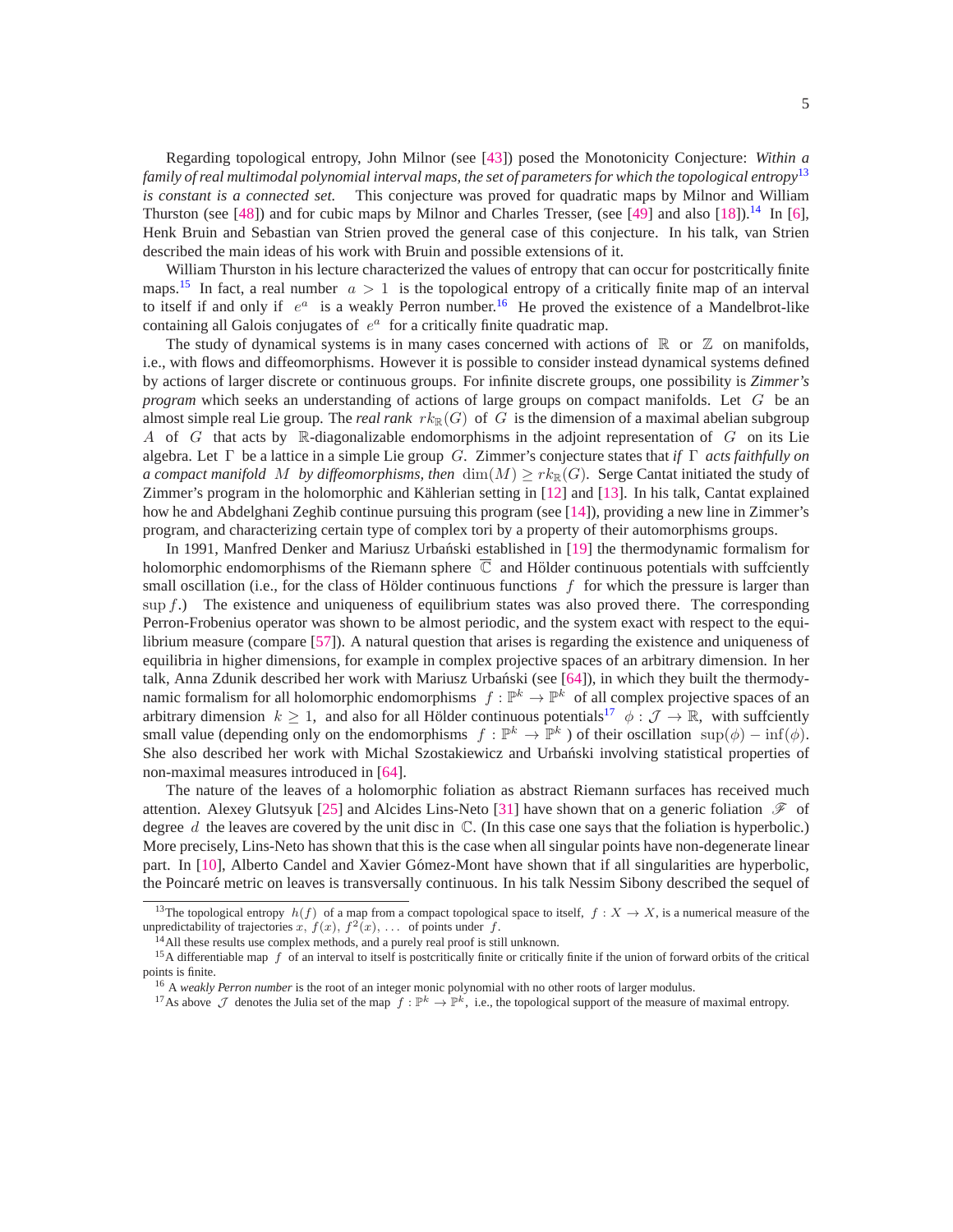his joint work with Tien-Cuong Dinh and Viet-Anh Nguyên (see [[15\]](#page-7-14)) on the statistical behavior of leaves of a possibly singular foliation by Riemann surfaces. He discussed the following: A geometric ergodic theorem, á la Birkhoff (averages of leaves converge towards the  $dd^c$  closed current T for T-almost every leaf). Heat equation with respect to a harmonic measure (the unbounded geometry of the leaves because of singularities forces the authors to develop a new approach for heat diffusion). Transverse regularity for the Poincaré metric.

We move now to areas closely related to complex dynamical systems.

In 1968, motivated by the relation between curvature and fundamental group, John Milnor introduced the notion of growth of a finitely generated group. In [\[40\]](#page-9-13), he asked *"Are there groups of intermediate growth between polynomial and exponential?"* and *"What are the groups with polynomial growth?"* The first question was answered negatively by Rotislav Grigorchuk in [\[26\]](#page-8-10). Milnor and Wolf showed that the growth type of the fundamental group gives information about the curvature of a manifold, and that solvable groups which are not virtually nilpotent have exponential growth (see [\[41\]](#page-9-14), [\[42\]](#page-9-15) and [\[67\]](#page-10-13)). The relation of the growth of a group with its amenability<sup>[18](#page-5-0)</sup> was discovered by Adelson-Velski $\check{\mathrm{u}}$  (see [\[1\]](#page-7-15)).

Milnor also formulated the major conjecture about the coincidence of the class of groups of polynomial growth with the class of groups containing a nilpotent subgroup of finite index (i.e. with the class of virtually nilpotent groups). This conjecture was proved by Gromov in [\[27\]](#page-8-11). In his talk, Grigorchuk gave an overview of the results around Milnor's problem in this area, and explained how it lead to the arising of new directions in group theory such as self-similar groups, branch groups and iterated monodromy groups, and how it stimulated an intensive study of groups generated by finite automata.

The talk of William Goldman had the objective of describing recent developments following Milnor's contributions to the theory of manifolds with flat structures. Goldman described how Milnor's 1958 paper "On the existence of a connection with curvature zero" ([\[39\]](#page-9-16)) began the development of the theory of characteristic classes of flat bundles, foliations and bounded cohomology. He also talked about Milnor's 1977 paper, "On fundamental groups of complete affinely flat manifolds," and how this paper clarified the theory of complete affine manifolds, and set the stage for startling examples of Margulis 3-manifold quotients of Euclidean 3-space by free groups of affine transformations (see [\[33\]](#page-8-12) and [\[34\]](#page-8-13)).

The Ehrenpreis conjecture, formulated by Leon Ehrenpreis in [\[21\]](#page-8-14), has been open since 1970. It asserts that *if* S and R are two closed Riemann surfaces of genus at least 2, then for any  $K > 1$ , one can find *finite degree covers* S<sup>1</sup> *and* R<sup>1</sup> *of* S *and* R *respectively, such that there exists a* K*-quasiconformal map*  $f: S_1 \to R_1.$ 

In his talk, Jeremy Kahn explained the proof of this conjecture in joint work with Vladimir Markovic (see [\[29\]](#page-8-15) and [\[30\]](#page-8-16)). In their proof, they developed the notion of the *good pants homology*[19](#page-5-1) and showed that it agrees with the standard homology on closed surfaces. Combining these results with their previous work on the Surface Subgroup Theorem (see [\[29\]](#page-8-15)), they obtained a proof of the Ehrenpreis conjecture.

In 1953, Calabi and Eckmann (see [\[9\]](#page-7-16)) produced one of the first examples of non-Kähler compact complex manifolds and found new principal holomorphic bundles over the product of projective spaces. In his talk, Alberto Verjovsky presented his work with Laurent Meersseman (see [\[38\]](#page-9-17)) describing a construction of principal bundles over any quasi-regular projective toric variety, which contains the Calabi-Eckmann fibration as a particular case. The fiber is a compact complex torus (not always of dimension one) and the total space belongs to a class of non-Kählerian (or even symplectic) compact complex manifolds introduced

<sup>&</sup>lt;sup>18</sup>A group G is *amenable* if it admits almost *invariant subsets*; i.e., for every  $\epsilon > 1$  and every finite  $S \subset G$ , a finite  $F \subset G$ such that  $#(F \cup FS) \leq \epsilon \#F$ .

<span id="page-5-1"></span><span id="page-5-0"></span><sup>&</sup>lt;sup>19</sup>Good pants are pairs of pants whose cuffs have the length nearly equal to some large number  $R > 0$ .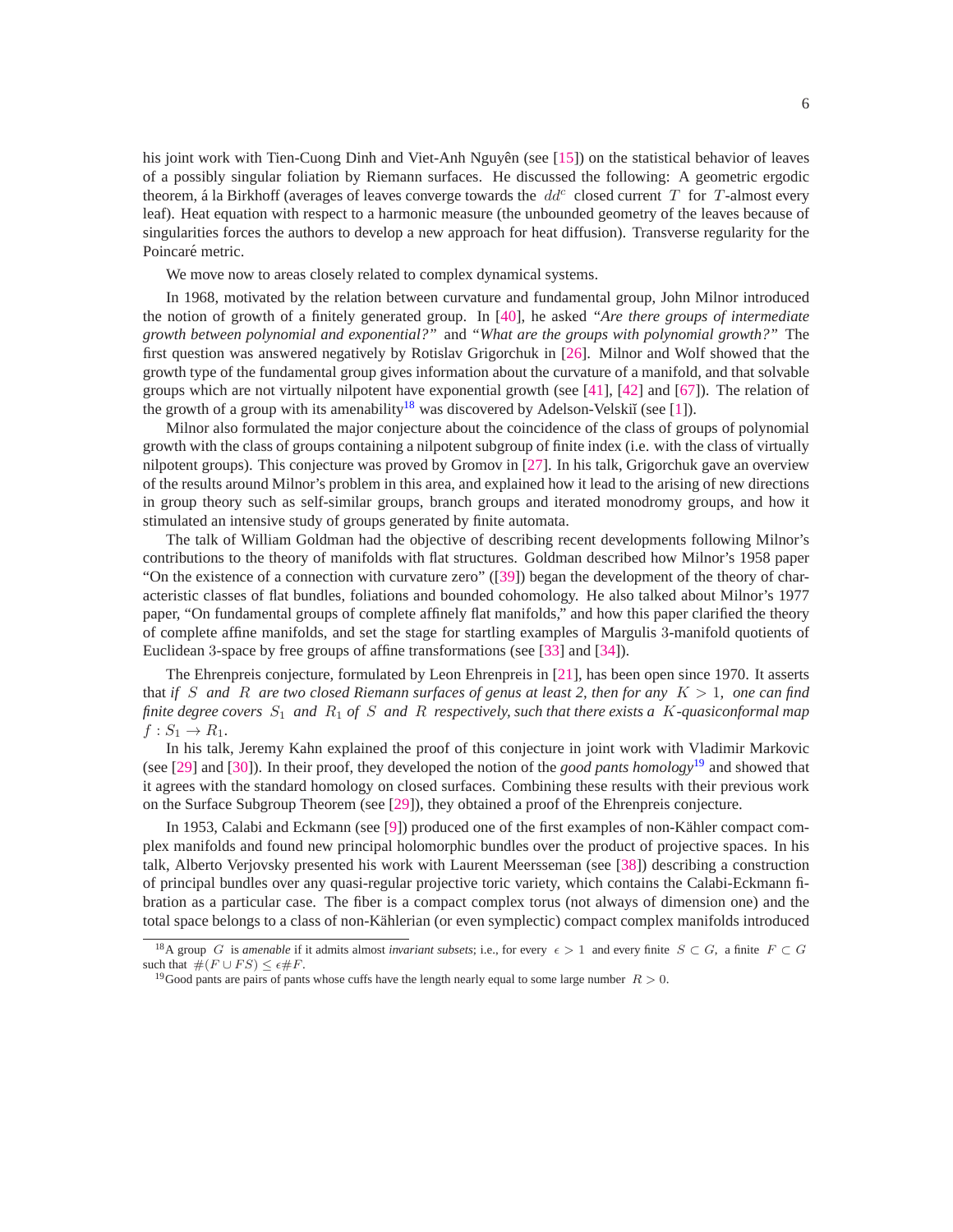in [\[32\]](#page-8-17) and generalized in [\[37\]](#page-9-18). This bundle is a Seifert bundle. Their construction produces non-singular holomorphic principal bundles above any smooth projective toric variety.

### **3 Presentation Highlights**

All the talks given in this conference were of high academic quality. It is important to point out that this was the first conference in which the proof of the Ehrenpreis conjecture was presented. Jeremy Kahn did a magnificent job in presenting it. This proof was the result of his recent collaboration with Vladimir Markovic.

All of the talks were videotaped and can be found at <http://www.math.sunysb.edu/jackfest/Videos/>

#### **4 Scientific Progress Made**

As explained in the first section of this report, there has been a lot of progress in the area of complex dynamical systems and associated fields, among others: The field of arithmetic dynamics has now an analog to Montel's theorem. There is a theory of near-parabolic renormalization and it has been proved that there exist Julia sets of positive measure. The continuity of the map that assigns to each  $f$  its corresponding filled Julia set  $\mathcal{K}(f)$  has been established for polynomial maps with parabolic cycles. It has been proved that the Mandelbrot set  $\mathcal{M}_{\lambda}$  tends to  $\mathcal{M}_{1}$  as  $\lambda$  converges to 1. For the space of rational maps an augmented Teichmüller space has been defined, and it has been possible to characterize the dynamics of the Thurston pullback map near the invariant strata on the boundary of this space. There is a characterization of symbolic sequences for linear flows in the regular octagon. The Monotonicity conjectured has been proved in the general case. There has been a lot of progress in the study of Zimmer's program and new lines of this program have been opened. The statistical behavior of leaves of singular foliations by Riemann surfaces has been studied. Non-singular holomorphic principal bundles have been constructed above any smooth projective toric variety. The Ehrenparis conjecture has been proved.

### **5 Outcome of the Meeting**

This meeting was very successful. The main objective of the meeting which was favoring interaction between senior researchers, young researchers, and graduate students was without any doubt attained. All of the attendees benefited greatly from the talks, which were of the highest academic quality. We learned the current state of the art of complex dynamics and associated fields and new collaborations between participants the conference were begun. Senior researchers learned about examples they were looking for in this conference. This was indeed a very fruitful conference at all levels. We heard extremely positive comments from a great percentage of our participants after the conference was over. The best of all was the fact that John Milnor, who had some health problems at the beginning of the conference, was able to join us in the middle of the week.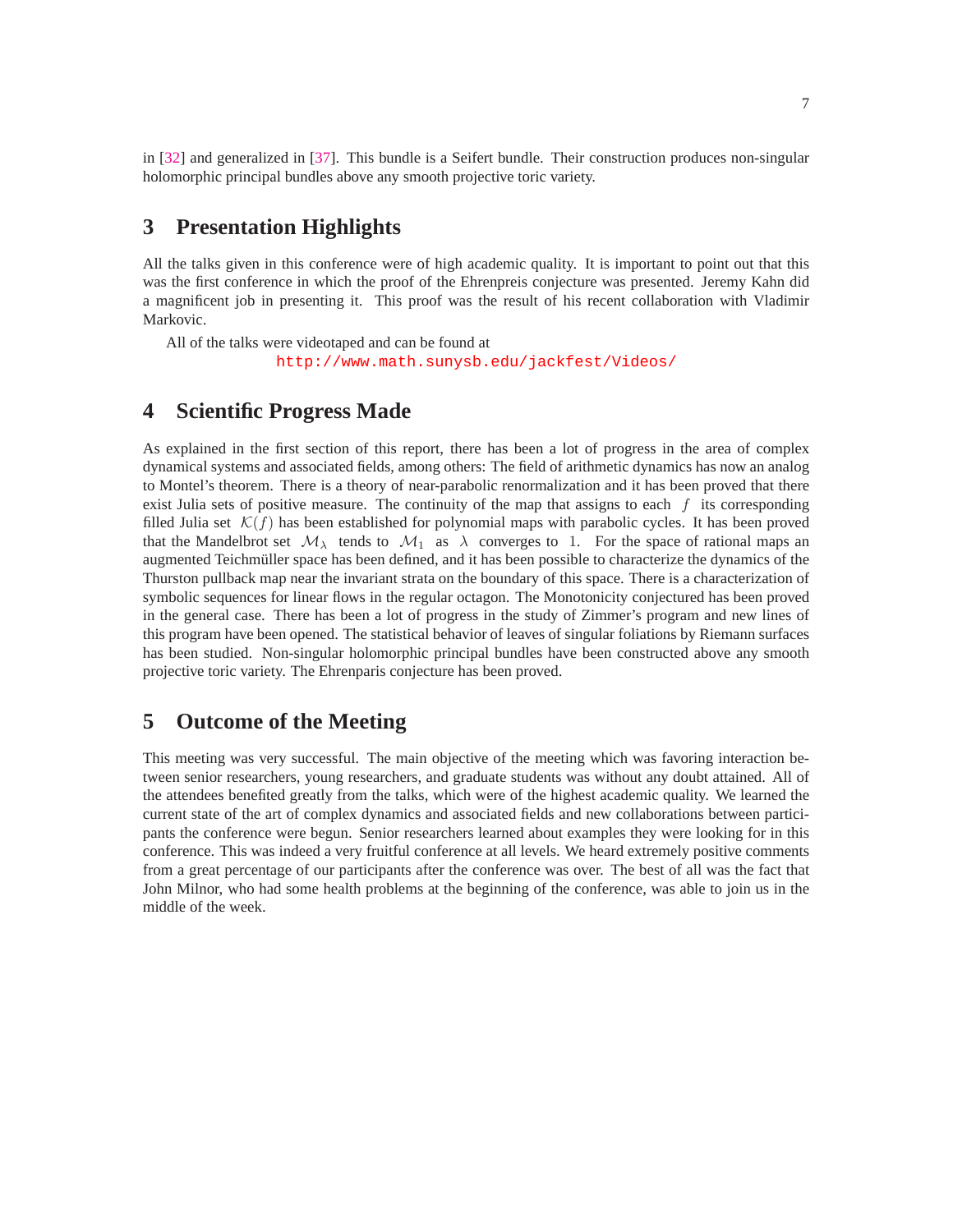## <span id="page-7-15"></span>**References**

- [1] G.M. ADEL'SON-VEL'SKII AND YU. A. ŠREIDER. The Banach mean on groups, Uspehi Mat. Nauk *(N.S.)*, **12** (6(78)) (1957), 131–136.
- <span id="page-7-8"></span><span id="page-7-5"></span>[2] K. ASTALA, Area distortion of quasiconformal mappings, *Acta Math.*, **173** (1994), 37–60.
- [3] B. BRANNER, The parameter space for complex cubic polynomials,*Chaotic dynamics and fractals* (Atlanta, Ga., 1985), 169–179, Notes Rep. Math. Sci. Engrg., 2, Academic Press, Orlando, FL, 1986.
- <span id="page-7-6"></span>[4] B. BRANNER AND J.H. HUBBARD, The iteration of cubic polynomials. I. The global topology of parameter space, *Acta Math.*, **160** (1988), 143–206.
- <span id="page-7-9"></span><span id="page-7-7"></span>[5] B. BRANNER AND J.H. HUBBARD, The iteration of cubic polynomials. II. Patterns and parapatterns, *Acta Math.*, **169** (1992), 229–325.
- <span id="page-7-0"></span>[6] H. BRUIN AND S. VAN STRIEN, Monotonicity of entropy for real multimodal maps, *arXiv:0905.3377*
- [7] X. BUFF AND A. CHÉRITAT, Ensembles de Julia quadratiques de mesure de Lebesgue strictement positive, *C. R. Math. Acad. Sci. Paris* **341** (2005), 669–674.
- <span id="page-7-1"></span>[8] X. BUFF AND A. CHÉRITAT, Quadratic Julia Sets with Positive Area, *Proceedings of the International Congress of Mathematicians Hyderabad, India*, 2010.
- <span id="page-7-16"></span><span id="page-7-13"></span>[9] E. CALABI, B. ECKMANN, A class of compact, complex manifolds which are not algebraic, *Ann. Math.*, **58** (1953), 494–500.
- <span id="page-7-2"></span>[10] A. CANDEL AND X. GÓMEZ-MONT, Uniformization of the leaves of a rational vector field, *Ann. Inst. Fourier (Grenoble)*, **45** (1995), 1123–1133.
- <span id="page-7-10"></span>[11] J. CANNON AND W. THURSTON Group invariant Peano curves, *Geometry & Topology* **11** (2007) 1315–1355.
- [12] S. CANTAT, Version Kählérienne d'une conjecture de Robert J. Zimmer, Ann. Sci. École Norm. Sup., **37** (2004), 759–768.
- <span id="page-7-12"></span><span id="page-7-11"></span>[13] S. CANTAT, Caractérisation des exemples de Lattès et de Kummer, Compos. Math., 144 (2008), 1235– 1270.
- [14] S. CANTAT AND A. ZEGHIB, Holomorphic actions, Kummer example and Zimmer program, *arXiv:1011.4768* (2010).
- <span id="page-7-14"></span>[15] T-C. DINH, V-A. NGUYÊN AND N. SIBONY, Entropy for hyperbolic Riemann surface laminations Part II, *arXiv:1105.2307*.
- <span id="page-7-4"></span>[16] A. DOUADY AND C.J. EARLE, Conformally natural extension of homeomorphisms of the circle, *Acta Math.*, **157** (1986), 23–48.
- <span id="page-7-3"></span>[17] A. DOUADY AND J.H. HUBBARD A proof of Thurston's topological characterization of rational functions, *Acta Math.* **171** (1993), 263–297.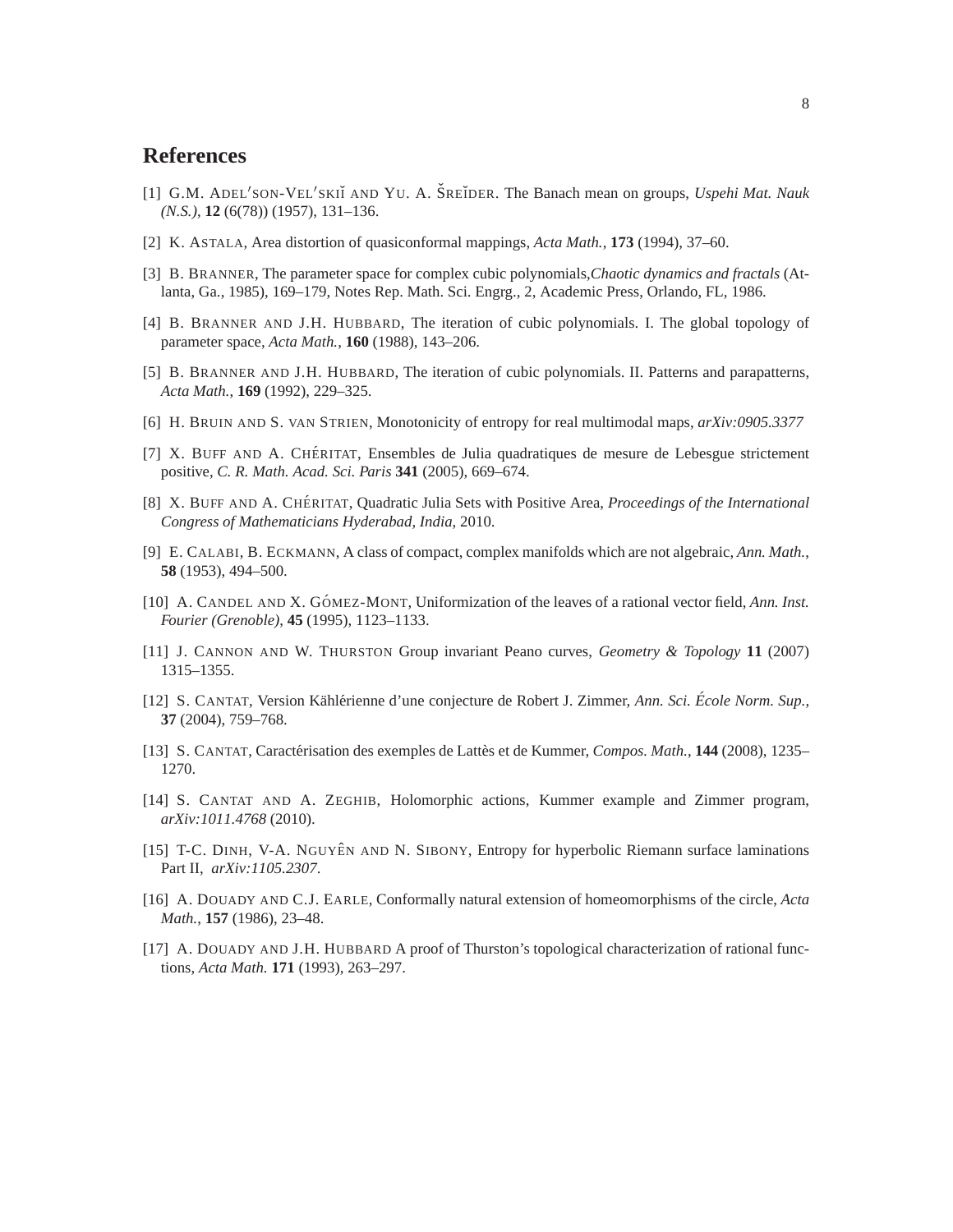- <span id="page-8-6"></span>[18] S.P. DAWSON, R. GALEEVA, J. MILNOR AND C. TRESSER, A monotonicity conjecture for real cubic maps, *Real and Complex dynamical systems (B. Branner and P. Hjorth Eds)*, (Kluwer, Dordrecht, 1995) 165–183.
- <span id="page-8-7"></span><span id="page-8-3"></span>[19] M. DENKER AND M. URBAŃSKI, Ergodic theory of equilibrium states for rational maps, *Nonlinearity* **4** (1991), 103–134.
- <span id="page-8-14"></span>[20] A. DOUADY, Does a Julia set depend continuously on the polynomial? *Proceedings of Symposia in Applied Mathematics* **49** (1994), 91–.
- [21] L. EHRENPREIS, Cohomology with bounds, In *1970 Symposia Mathematica, Vol. IV (INDAM, Rome)* (1968/69), 389–395, Academic Press, London.
- <span id="page-8-4"></span><span id="page-8-1"></span>[22] A. EPSTEIN, Transversality Principles in Holomorphic Dynamics, *Manuscript.*
- <span id="page-8-0"></span>[23] C. FAVRE, J. KIWI AND E. TRUCCO, A non-Archimedean Montel's theorem, *arXiv:1105.0746*.
- <span id="page-8-8"></span>[24] J.E. FORNÆSS AND N. SIBONY, Complex Dynamics in Higher Dimension I, *Complex analytic methods in dynamical systems (Rio de Janeiro*, 1992). *Astrisque ´* **222** (1994), 201–231.
- <span id="page-8-10"></span>[25] A.A. GLUTSYUK, Hyperbolicity of the leaves of a generic one-dimensional holomorphic foliation on a nonsingular projective algebraic variety, *Proc. Steklov Inst. Math.*, **213** (1996), 83–103.
- [26] R.I. GRIGORCHUK, Degrees of growth of finitely generated groups and the theory of invariant means, *Izv. Akad. Nauk SSSR Ser. Mat.*, **48** (1984), 939–985.
- <span id="page-8-11"></span>[27] M. GROMOV, Groups of polynomial growth and expanding maps, *Inst. Hautes Etudes Sci. Publ. Math. ´* , **53** (1981), 53–73.
- <span id="page-8-2"></span>[28] H. INOU AND M. SHISHIKURA, The renormalization of parabolic fixed points and their perturbation, *Preprint*, 2008.
- <span id="page-8-15"></span>[29] J. KAHN, V. MARKOVIC, Immersing almost geodesic surfaces in a closed hyperbolic three manifold, (2009) *arXiv:0910.5501*
- <span id="page-8-16"></span>[30] J. KAHN AND V. MARKOVIC, The good pants homology and a proof of the Ehrenpreis conjecture, (2011) *arXiv:1101.1330*.
- <span id="page-8-9"></span>[31] A. LINS NETO, Uniformization and the Poincaré metric on the leaves of a foliation by curves, *Bol. Soc. Brasil. Mat. (N.S.)*, **31** (2000), 351–366.
- <span id="page-8-17"></span>[32] S. LÓPEZ DE MEDRANO AND A. VERJOVSKY, A new family of complex, compact, non symplectic manifolds, *Bol. Soc. Mat. Bra.* **28** (1997), 253–269.
- <span id="page-8-12"></span>[33] G.A. MARGULIS, Free completely discontinuous groups of affine transformations, *Dokl. Akad. Nauk SSSR*, **272** (1983), 785–788.
- <span id="page-8-13"></span>[34] G.A. MARGULIS, Complete affine locally flat manifolds with a free fundamental group, *Zap. Nauchn. Sem. Leningrad. Otdel. Mat. Inst. Steklov. (LOMI)*, **134** (1984), 190–205.
- <span id="page-8-5"></span>[35] C. MCMULLEN, Dynamics on the unit disk: short geodesics and simple cycles, *Comment. Math. Helv.* **85** (2010), 723–749.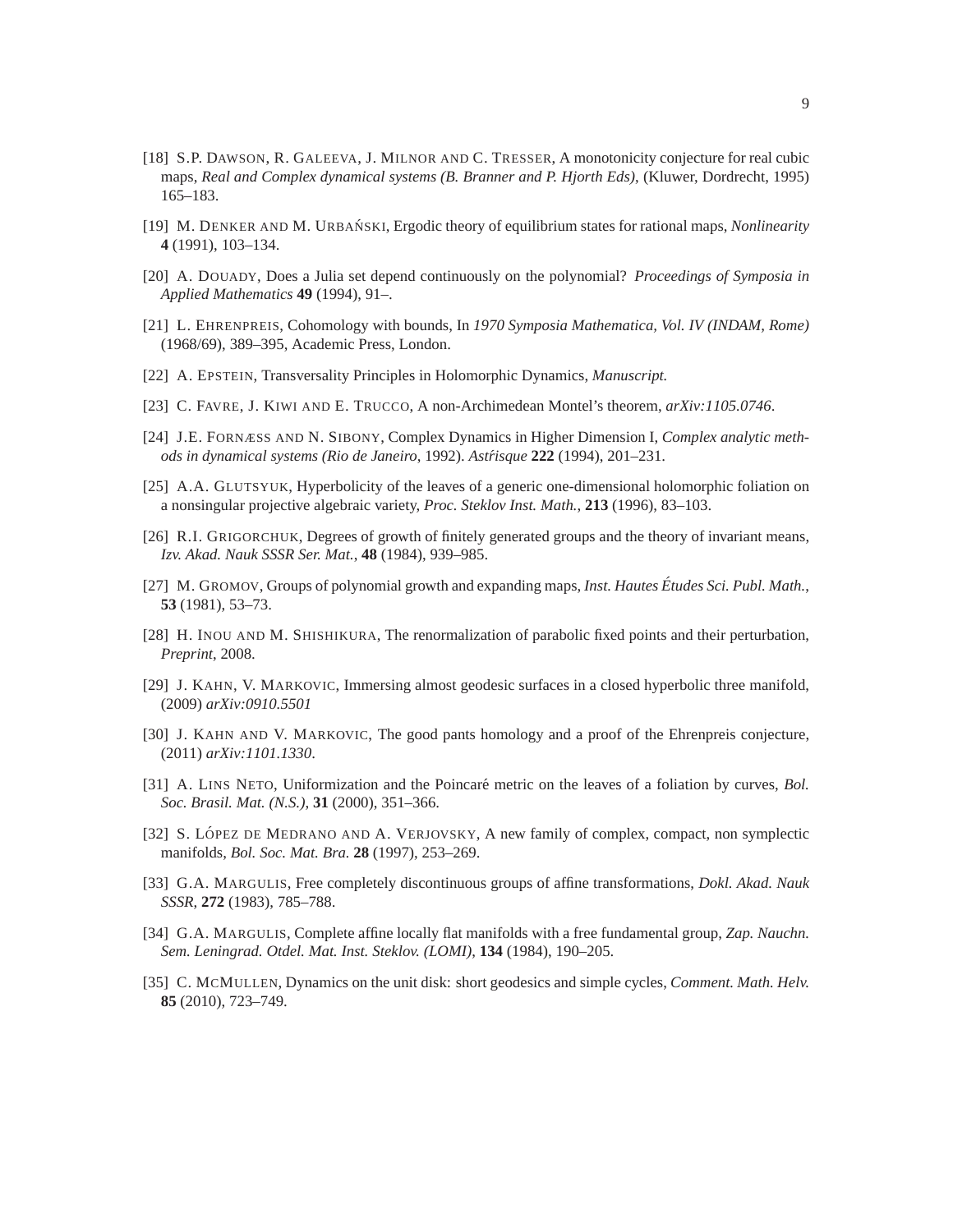- <span id="page-9-18"></span><span id="page-9-4"></span>[36] C. MCMULLEN, Thermodynamics, dimension and the Weil-Petersson metric, *Invent. Math.*, **173** (2008), 365–425.
- <span id="page-9-17"></span>[37] L. MEERSSEMAN, A new geometric construction of compact complex manifolds in any dimension, *Math. Ann.*, **317** (2000), 79–115.
- <span id="page-9-16"></span>[38] L. MEERSSEMAN AND A. VERJOVSKY, Holomorphic principal bundles over projective toric varieties, *J. Reine Angew. Math.*, **572** (2004), 57–96.
- <span id="page-9-13"></span>[39] J. MILNOR, On the existence of a connection with curvature zero, *Comm. Math. Helv.*, **32** (1958), 215–223.
- <span id="page-9-14"></span>[40] J. MILNOR, Problem 5603, *Amer. Math. Monthly* **75** (1968), 685–686.
- <span id="page-9-15"></span>[41] J. MILNOR, A note on curvature and fundamental group, *J. Differential Geometry*, **2** (1968), 1–7.
- <span id="page-9-10"></span>[42] J. MILNOR, Growth of finitely generated solvable groups *J. Differential Geometry*, **2** (1968), 447–449. *Collected Papers of John Milnor V*, Editors: H. Bass and T.Y. Lam (2011), 155–157.
- <span id="page-9-9"></span>[43] J. MILNOR, Remarks on iterated cubic maps, *Experimental Math.* **1** (1992) 5–24.
- <span id="page-9-1"></span>[44] J. MILNOR, Geometry and Dynamics of Quadratic Rational Maps, *Experimental Math.*, **2** (1993), 37–83.
- <span id="page-9-3"></span>[45] J. MILNOR, On rational maps with two critical points, *Experiment. Math.* **9** (2000) 481–522.
- [46] J. MILNOR, Pasting Together Julia Sets: A Worked Out Example of Mating, *Experiment. Math.* **13**, (2004), 55–92.
- <span id="page-9-8"></span>[47] J. MILNOR, Cubic Polynomial Maps with Periodic Critical Orbit: Part I, in Complex Dynamics Families and Friends, ed. D. Schleicher, A. K. Peters 2009, pp. 333–411.
- <span id="page-9-11"></span>[48] J. MILNOR AND W. THURSTON, On iterated maps of the interval, *Dynamical systems (College Park, MD, 198687)*, 465–563, *Lecture Notes in Math.*, **1342**, Springer, Berlin, 1988.
- <span id="page-9-12"></span>[49] J. MILNOR AND C. TRESSER, On entropy and monotonicity for real cubic maps, *Commun. Math. Phys.*, **209** (2000), 123–178.
- <span id="page-9-5"></span><span id="page-9-0"></span>[50] R. MINIOWITZ, Normal families of quasimeromorphic mappings, *Proc. Amer. Math. Soc.* **84** (1982), 35–43.
- <span id="page-9-6"></span>[51] M. MORSE AND G.A. HEDLUND, Symbolic Dynamics, *American Journal of Mathematics*, **60** (1938), 815–866.
- [52] M. MORSE AND G.A. HEDLUND, Symbolic Dynamics II: Sturmian trajectories, *American Journal of Mathematics*, **62** (1940), 1–42.
- <span id="page-9-2"></span>[53] C.L. PETERSEN AND P. ROESCH, Parabolic tools *Journal of Difference Equations and Applications*, **16** (2010), 715–738.
- <span id="page-9-7"></span>[54] C.L. PETERSEN, Conformally Natural extensions revisited, (2011) *arXiv:1102.1470*.